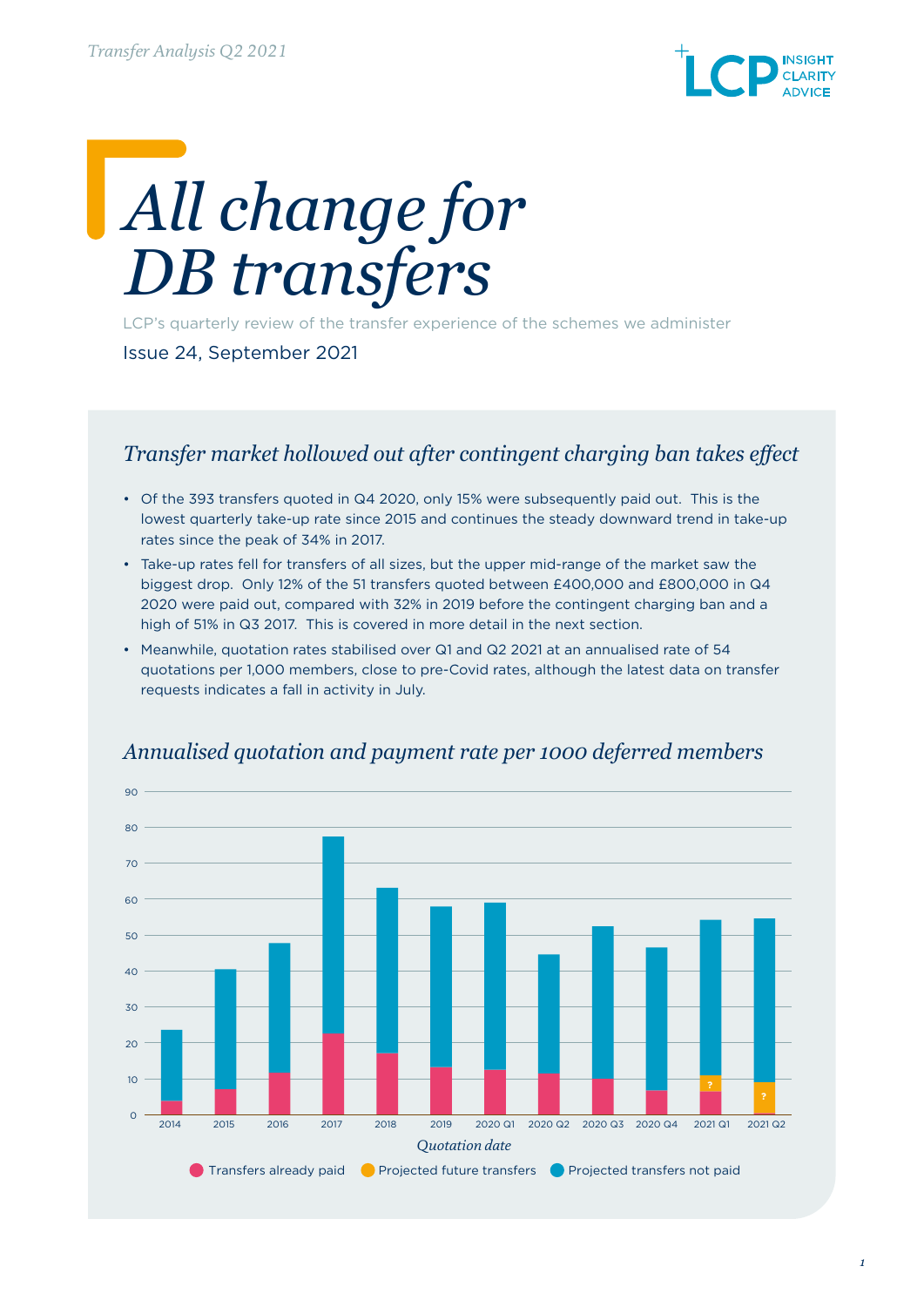## *Many fewer medium-sized transfers being taken since implementation of contingent charging ban*

The Financial Conduct Authority's ban on contingent charging by financial advisers for DB transfer advice was announced on 5 June 2020 and implemented on 1 October 2020. A previous issue of this report discussed contingent charging and the reasons for the ban. We noted a slight drop in quotation rates immediately after the ban was implemented, although these have since largely stabilised at a level comparable to that before the ban was announced. More significantly, last quarter's data showed that the take-up rate had decreased from 26% to 19% for quotations issued after the ban was announced (but before it was implemented).

Full take-up data is now available for transfers quoted in the first quarter after the imposition of the ban, and it shows a continuation of this trend: the overall take-up rate is now down at 15%, the lowest level since the early days of Freedom and Choice in Q3 2015. However, a breakdown of take-up rates by size of quotation shows that this trend has not been uniform, as shown in the chart below.



## *Take-up rates before and after contingent charging ban*

We have compared take-up rates in the latest quarter with those in 2019 - a period of relative stability in the market before the Covid-19-induced volatility of early 2020 and before the June 2020 announcement of the contingent charging ban. The overall take-up rate in 2019 was 23%, with take-up rates rising broadly in line with the size of the transfer quoted. Quotations under £200,000 (representing around half the market) had a take-up rate of 15%, while those over £800,000 (roughly the upper tenth of the market) had a take-up rate of 48%.

Fast-forward to Q4 2020, with contingent charging no longer permitted, and the distribution of take-up rates has a very different shape. Take-up rates are down across the board, and there is no longer any discernible rise below the £800,000 mark. Only the largest quotations still have a substantially higher take-up rate than the rest of the market (35% for transfers over £800,000 compared with 12% for those below £800,000). The result is that the upper mid-range of the market has seen the largest drop in take-up rates, down from 32% in 2019 to 12% in Q4 2020 for quotations between £400,000 and £800,000.

**How does this link to advisers' charging structures?** Before the contingent charging ban, members with very large benefits (eg those over £800,000) may have been prepared to pay significant up-front advice costs irrespective of the outcome. As a result, firms advising on these transfers might not have typically used a contingent charging method even before the ban, which would explain the comparatively low change in take-up rate in this range.

Across the rest of the market, we expect many advisers may have had to abandon contingent charging and switch to a fixed-fee approach, charging the same amount regardless of whether the member ultimately decides to transfer their benefits. Before the ban, a common approach among advisers was to charge members only if they chose to transfer, for example by deducting a proportion of the amount transferred as commission. The ban was introduced following concerns that this was unduly incentivising advisers to recommend transfers that were not in members' best interests. In cases where charges were linked to the amount transferred, the larger the quotation, the greater the possible financial incentive to recommend a transfer.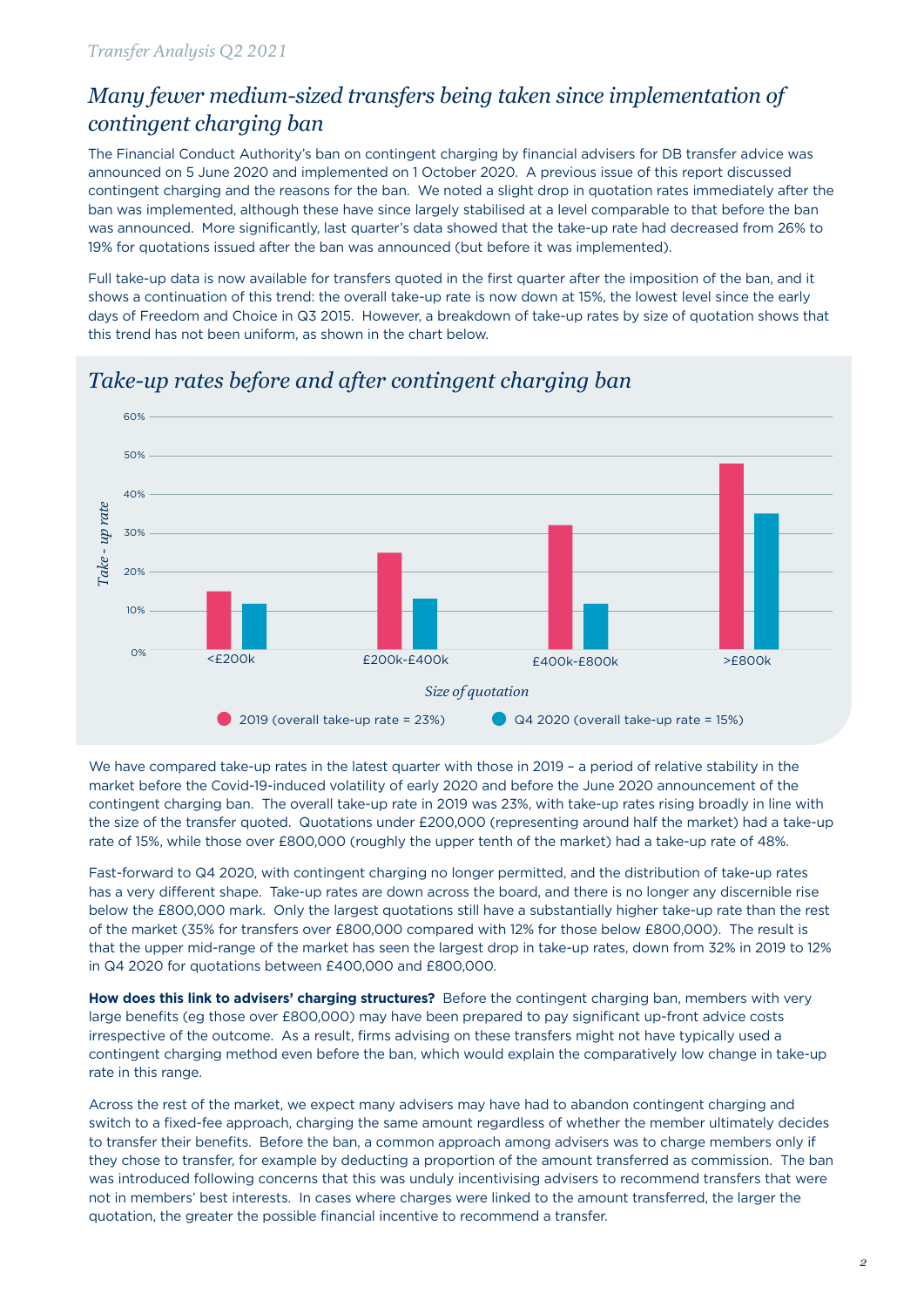The sharp fall in take-up rates in the upper mid-range of the market might be an early indication that the ban is working broadly as intended by removing this incentive. However, it may also reflect many advisers leaving the market following the introduction of the ban – meaning that some members weren't able to find an adviser able to provide advice within the period the quotation was valid.

*Early indications are that, while still relatively low, take-up rates have begun to recover to a degree for quotations provided in 2021, perhaps as advisers respond to the impact of the contingent charging ban. We will continue to monitor take-up rates closely into next quarter and beyond to see if these trends continue.*

#### *Transfer requests drop off as summer holiday season arrives*

In 2020 we began to track DB transfer quotation requests on a much more regular basis, in particular to gauge the impact of Covid-19 lockdowns on the demand for DB transfer quotations. In 2020, transfer activity typically fell during lockdowns and rose when restrictions were lifted. The seven weeks of strict lockdown between March and May 2020 saw greatly reduced levels of transfer activity, with the rate of requests falling to less than 50% of pre-lockdown levels. As the country emerged from the first lockdown there was a gradual increase in activity in late May and June, perhaps due to pent-up demand, which again dropped off with the second national lockdown in November.

The picture in 2021 has been largely the opposite, with high levels of activity during the lockdown at the start of the year and a sharp drop in July as the last government restrictions were removed. This reversal in trends may be linked to the clarity provided by the vaccination programme, with less uncertainty about the future course of the pandemic than in 2020. As a result, practical constraints (eg people catching up on deferred holidays and the availability of advice) may now be a bigger driver of member behaviour than financial considerations. July 2021 saw the fewest transfer requests received by LCP's administration teams since the first lockdown in April 2020.

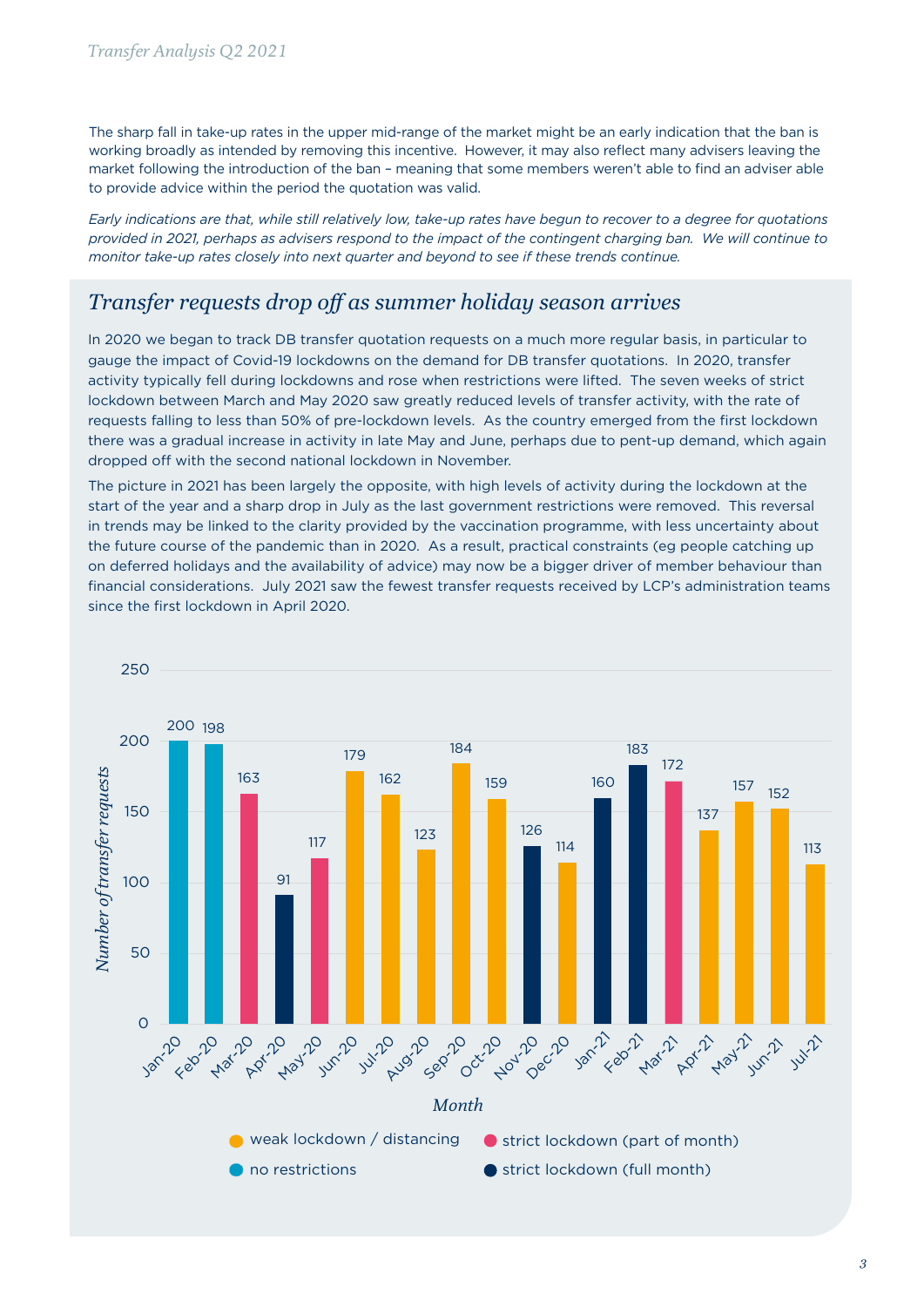#### *Long-term trends in transfer activity*

In the 12 months to 30 June 2021 our administration teams provided transfer value quotations to just over 5% of deferred members, with a value of £538m in total. This compares to just over 5% and £551m in the 12 months to 30 June 2020. While there has been significant volatility in demand for quotations during the Covid-19 pandemic, overall transfer quotation activity remains significantly lower than the peak in activity seen in 2017 when almost 8% of deferred members requested transfer quotations with a total value of £778m.

The total value of payments in respect of quotations provided in Q4 2020 decreased to £29m with an average size of £501,000; this compares to the peak for quotations provided in Q1 2017 (£92m paid out with an average size of £627,000), and is the smallest total value paid out in the last 5 years.



#### *Change in transfer activity since 2014*

#### *Have take-up rates changed?*

The take-up rate for quotations made in Q4 2020 was 15%; this represents a decrease from the previous quarter (19%) and is the lowest take-up rate since Q3 2015. Take-up rates have fallen for transfers over £250k, with a take-up rate of 18% in Q4 2020 compared to a take-up rate of 31% in Q3 2020 and 12% for transfers under £250k.

Quotation rates continue to be highest for those aged 55 and over. Just under 7.5% of members aged 55 and over requested a transfer quotation in the 12 months to 30 June 2021, compared to just under 3% of members under 50.

# *Proportion of transfers taken over and under £250k*